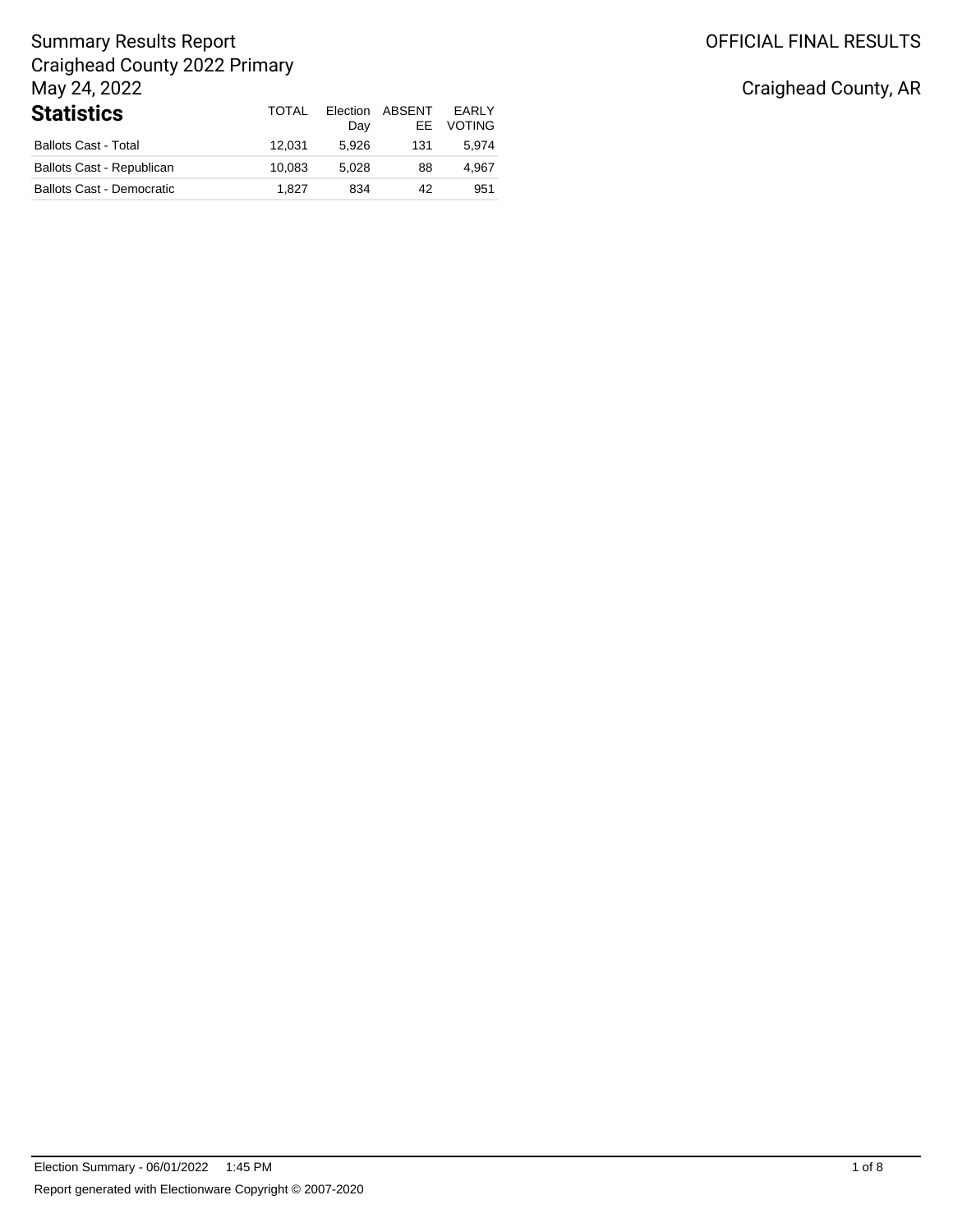# Craighead County, AR

#### **US Sen** Vote For 1

|                         | TOTAL  | VOTE %  | Election<br>Day | ABSENT<br>EE | EARLY<br><b>VOTING</b> |
|-------------------------|--------|---------|-----------------|--------------|------------------------|
| Jan Morgan              | 2.604  | 26.31%  | 1,316           | 18           | 1,270                  |
| <b>Heath Loftis</b>     | 184    | 1.86%   | 95              | 1            | 88                     |
| Jake Bequette           | 1,602  | 16.19%  | 809             | 18           | 775                    |
| John Boozman            | 5,506  | 55.64%  | 2,730           | 49           | 2,727                  |
| <b>Total Votes Cast</b> | 9,896  | 100.00% | 4,950           | 86           | 4,860                  |
| Overvotes               | 0      |         | 0               | 0            | 0                      |
| Undervotes              | 187    |         | 78              | 2            | 107                    |
| <b>Contest Totals</b>   | 10,083 |         | 5,028           | 88           | 4,967                  |

## **US Cong 1**

Vote For 1

|                         | TOTAL  | VOTE %  | Election<br>Day | ABSENT<br>EE. | EARLY<br><b>VOTING</b> |
|-------------------------|--------|---------|-----------------|---------------|------------------------|
| Jody Shackelford        | 695    | 7.16%   | 341             | 8             | 346                    |
| <b>Brandt Smith</b>     | 2,467  | 25.40%  | 1,202           | 21            | 1,244                  |
| <b>Rick Crawford</b>    | 6.551  | 67.45%  | 3,288           | 56            | 3,207                  |
| <b>Total Votes Cast</b> | 9.713  | 100.00% | 4,831           | 85            | 4,797                  |
| Overvotes               | 0      |         | 0               | 0             | 0                      |
| Undervotes              | 370    |         | 197             | 3             | 170                    |
| <b>Contest Totals</b>   | 10,083 |         | 5,028           | 88            | 4.967                  |

#### **AG**

Vote For 1

|                         | TOTAL            | VOTE %<br>Election<br>Day | ABSENT<br>EE | EARLY<br><b>VOTING</b> |
|-------------------------|------------------|---------------------------|--------------|------------------------|
| Leon Jones, Jr.         | 1.240<br>13.14%  | 610                       | 12           | 618                    |
| <b>Tim Griffin</b>      | 8.197<br>86.86%  | 4,078                     | 69           | 4,050                  |
| <b>Total Votes Cast</b> | 9.437<br>100.00% | 4,688                     | 81           | 4,668                  |
| Overvotes               | 0                | 0                         | 0            | 0                      |
| Undervotes              | 646              | 340                       | 7            | 299                    |
| <b>Contest Totals</b>   | 10,083           | 5.028                     | 88           | 4.967                  |

#### **Gov** Vote For 1

|                        | VOTE %<br>TOTAL  | Election<br>Day | ABSENT<br>EE. | EARLY<br><b>VOTING</b> |
|------------------------|------------------|-----------------|---------------|------------------------|
| Francis "Doc" Washburn | 14.63%<br>1.456  | 707             | 17            | 732                    |
| Sarah Huckabee Sanders | 8.496<br>85.37%  | 4,263           | 68            | 4,165                  |
| Total Votes Cast       | 9.952<br>100.00% | 4,970           | 85            | 4,897                  |
| Overvotes              | 0                | 0               | 0             | 0                      |
| <b>Undervotes</b>      | 131              | 58              | 3             | 70                     |
| <b>Contest Totals</b>  | 10,083           | 5,028           | 88            | 4,967                  |
|                        |                  |                 |               |                        |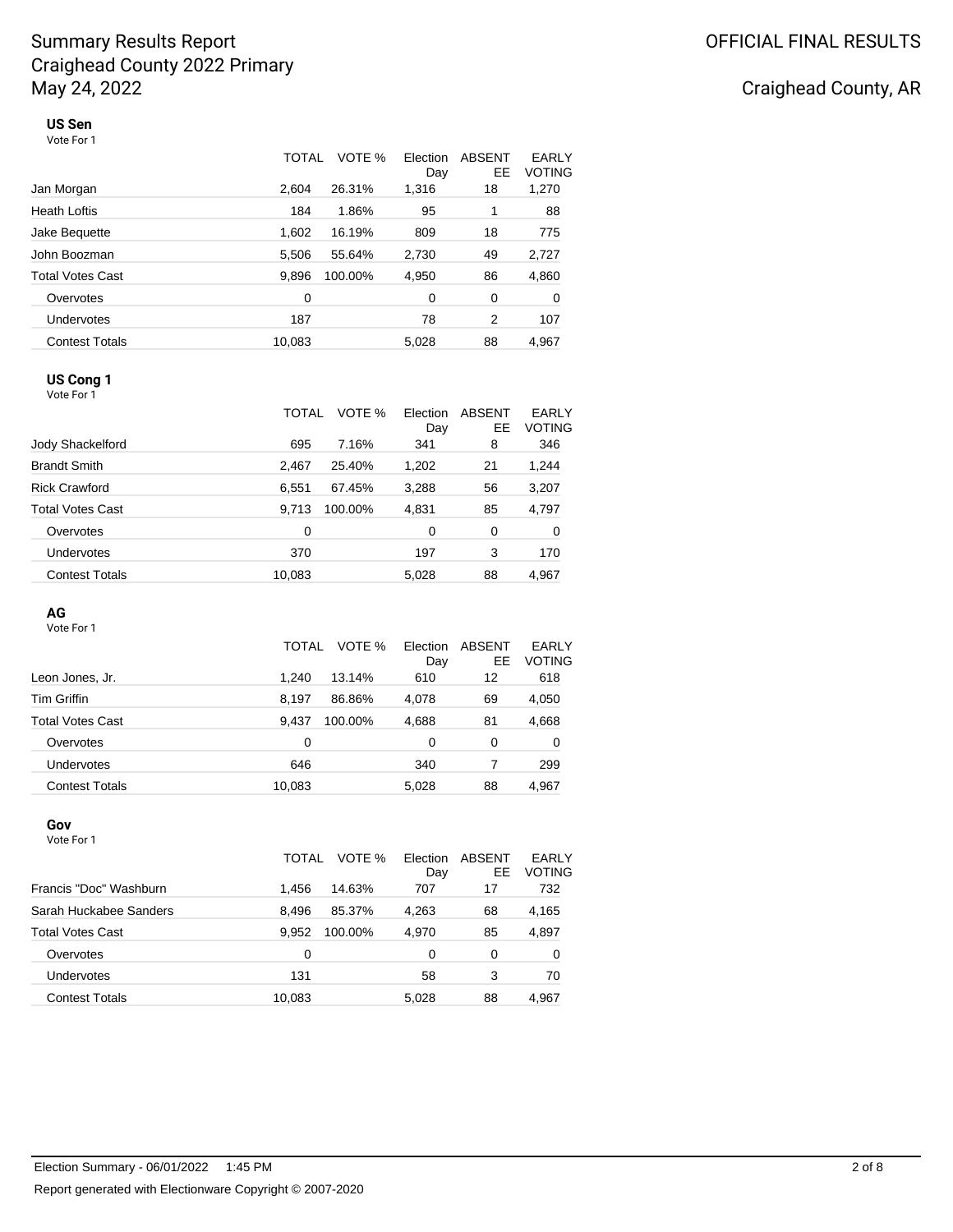# Craighead County, AR

**Lt Gov** Vote For 1

|                         | TOTAL  | VOTE %  | Election<br>Day | <b>ABSENT</b><br>EE | EARLY<br><b>VOTING</b> |
|-------------------------|--------|---------|-----------------|---------------------|------------------------|
| Greg Bledsoe            | 422    | 4.39%   | 210             | 4                   | 208                    |
| Joseph Wood             | 654    | 6.80%   | 311             | 6                   | 337                    |
| <b>Chris Bequette</b>   | 441    | 4.59%   | 230             | 6                   | 205                    |
| Jason Rapert            | 1,874  | 19.50%  | 923             | 12                  | 939                    |
| Doyle Webb              | 621    | 6.46%   | 326             | 7                   | 288                    |
| Leslie Rutledge         | 5,599  | 58.26%  | 2,798           | 49                  | 2,752                  |
| <b>Total Votes Cast</b> | 9.611  | 100.00% | 4,798           | 84                  | 4,729                  |
| Overvotes               | 0      |         | 0               | 0                   | 0                      |
| <b>Undervotes</b>       | 472    |         | 230             | 4                   | 238                    |
| <b>Contest Totals</b>   | 10,083 |         | 5,028           | 88                  | 4,967                  |

#### **SoS** Vote For 1

|                       | VOTE %<br>TOTAL  | Election<br>Day | ABSENT<br>EE | EARLY<br><b>VOTING</b> |
|-----------------------|------------------|-----------------|--------------|------------------------|
| John Thurston         | 73.99%<br>6.891  | 3,464           | 61           | 3,366                  |
| Eddie Joe Williams    | 2.423<br>26.01%  | 1,182           | 21           | 1,220                  |
| Total Votes Cast      | 100.00%<br>9.314 | 4,646           | 82           | 4,586                  |
| Overvotes             | 0                | 0               | 0            | 0                      |
| Undervotes            | 769              | 382             | 6            | 381                    |
| <b>Contest Totals</b> | 10,083           | 5,028           | 88           | 4,967                  |
|                       |                  |                 |              |                        |

#### **Treas**

Vote For 1

|                         | TOTAL  | VOTE %  | Election<br>Day | ABSENT<br>EE | EARLY<br>VOTING |
|-------------------------|--------|---------|-----------------|--------------|-----------------|
| Mark Lowery             | 7.157  | 80.44%  | 3,651           | 59           | 3,447           |
| Mathew W. Pitsch        | 1.740  | 19.56%  | 781             | 15           | 944             |
| <b>Total Votes Cast</b> | 8.897  | 100.00% | 4,432           | 74           | 4,391           |
| Overvotes               | 0      |         | 0               | 0            | 0               |
| Undervotes              | 1,186  |         | 596             | 14           | 576             |
| <b>Contest Totals</b>   | 10,083 |         | 5,028           | 88           | 4,967           |

### **AH 30**

Vote For 1

| Coty W. Powers          | TOTAL<br>609 | VOTE %<br>33.35% | Election<br>Day<br>359 | ABSENT<br>EE<br>0 | EARLY<br><b>VOTING</b><br>250 |
|-------------------------|--------------|------------------|------------------------|-------------------|-------------------------------|
|                         |              |                  |                        |                   |                               |
| Fran Cavenaugh          | 1.217        | 66.65%           | 638                    | 12                | 567                           |
| <b>Total Votes Cast</b> | 1.826        | 100.00%          | 997                    | 12                | 817                           |
| Overvotes               | 0            |                  | 0                      | $\Omega$          | 0                             |
| Undervotes              | 168          |                  | 78                     | 3                 | 87                            |
| <b>Contest Totals</b>   | 1,994        |                  | 1.075                  | 15                | 904                           |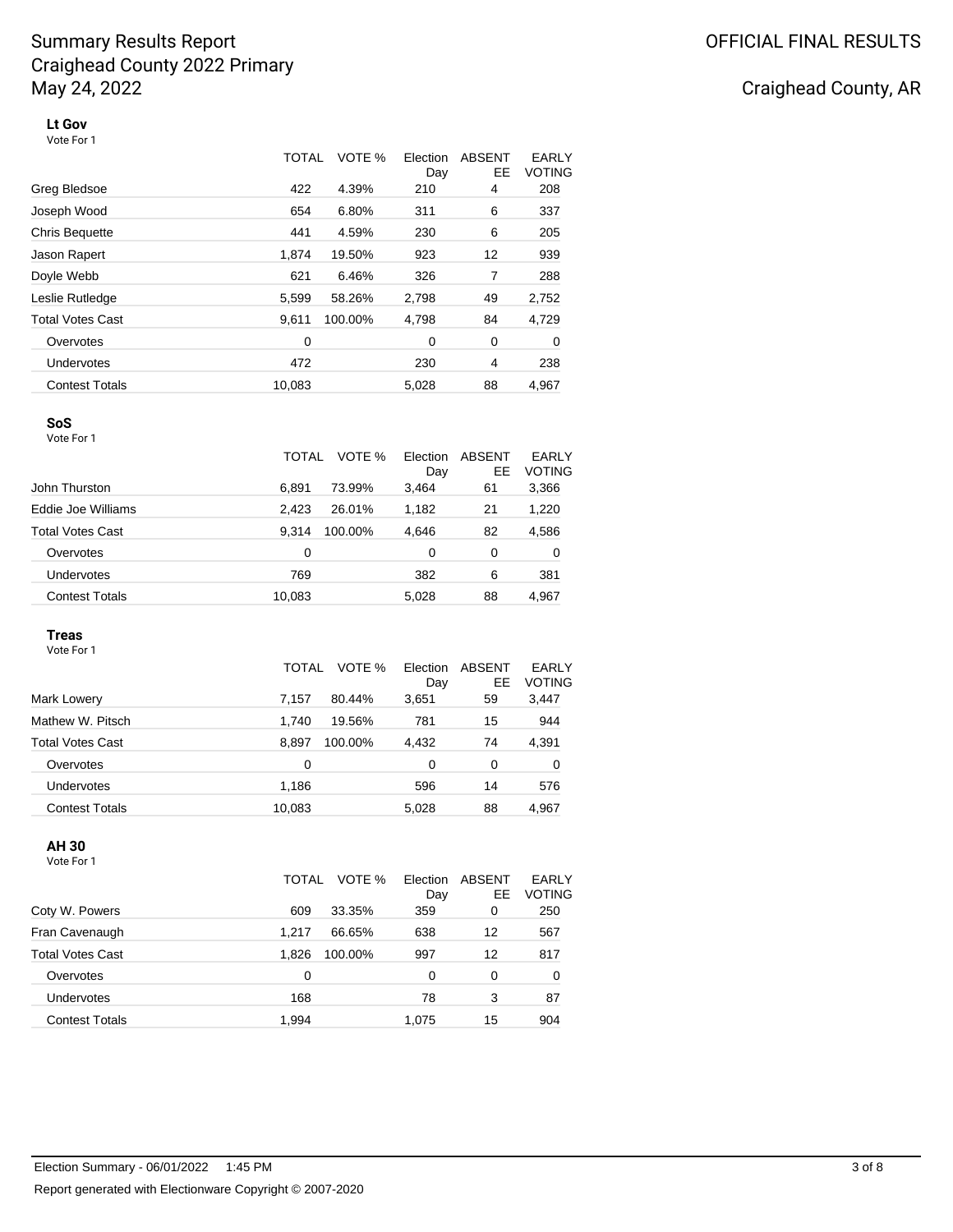|                       | TOTAL<br>VOTE %  | Election<br>Day | <b>ABSENT</b><br>EE. | EARLY<br><b>VOTING</b> |
|-----------------------|------------------|-----------------|----------------------|------------------------|
| Thomas Elwood         | 29.15%<br>681    | 259             | 10                   | 412                    |
| Jack Ladyman          | 1.655<br>70.85%  | 714             | 25                   | 916                    |
| Total Votes Cast      | 2.336<br>100.00% | 973             | 35                   | 1,328                  |
| Overvotes             | 0                | $\Omega$        | 0                    | 0                      |
| Undervotes            | 151              | 69              | 2                    | 80                     |
| <b>Contest Totals</b> | 2.487            | 1.042           | 37                   | 1.408                  |

#### **Sheriff**

| Vote For 1 |  |
|------------|--|
|            |  |

|                         | TOTAL  | VOTE %  | Election<br>Day | ABSENT<br>EE | EARLY<br><b>VOTING</b> |
|-------------------------|--------|---------|-----------------|--------------|------------------------|
| Marty Boyd              | 7.348  | 73.78%  | 3,590           | 70           | 3,688                  |
| Doug Thomas             | 2.612  | 26.22%  | 1.372           | 12           | 1,228                  |
| <b>Total Votes Cast</b> | 9.960  | 100.00% | 4,962           | 82           | 4,916                  |
| Overvotes               |        |         | 0               |              | 0                      |
| Undervotes              | 122    |         | 66              | 5            | 51                     |
| <b>Contest Totals</b>   | 10,083 |         | 5,028           | 88           | 4,967                  |

#### **Cty Clerk**

|                         | VOTE %<br>TOTAL  | Election<br>Day | <b>ABSENT</b><br>EE | <b>EARLY</b><br><b>VOTING</b> |
|-------------------------|------------------|-----------------|---------------------|-------------------------------|
| Nancy Robbins           | 4.290<br>46.38%  | 2,134           | 36                  | 2,120                         |
| Mary Dawn Marshall      | 2,910<br>31.46%  | 1,396           | 25                  | 1,489                         |
| Jamey Carter            | 22.16%<br>2,050  | 1,077           | 11                  | 962                           |
| <b>Total Votes Cast</b> | 9.250<br>100.00% | 4,607           | 72                  | 4,571                         |
| Overvotes               | 0                | 0               | 0                   | 0                             |
| Undervotes              | 833              | 421             | 16                  | 396                           |
| <b>Contest Totals</b>   | 10,083           | 5,028           | 88                  | 4.967                         |

#### **Cir Clerk**

| Vote For |  |
|----------|--|
|----------|--|

|                         | VOTE %<br>TOTAL  | Election<br>Day | ABSENT<br>EE | EARLY<br><b>VOTING</b> |
|-------------------------|------------------|-----------------|--------------|------------------------|
| <b>Andrew Stricklin</b> | 43.63%<br>3.934  | 1,919           | 37           | 1,978                  |
| David Vaughn            | 5.083<br>56.37%  | 2,558           | 34           | 2,491                  |
| <b>Total Votes Cast</b> | 9.017<br>100.00% | 4,477           | 71           | 4,469                  |
| Overvotes               | 0                | 0               | 0            | 0                      |
| <b>Undervotes</b>       | 1,066            | 551             | 17           | 498                    |
| <b>Contest Totals</b>   | 10,083           | 5,028           | 88           | 4.967                  |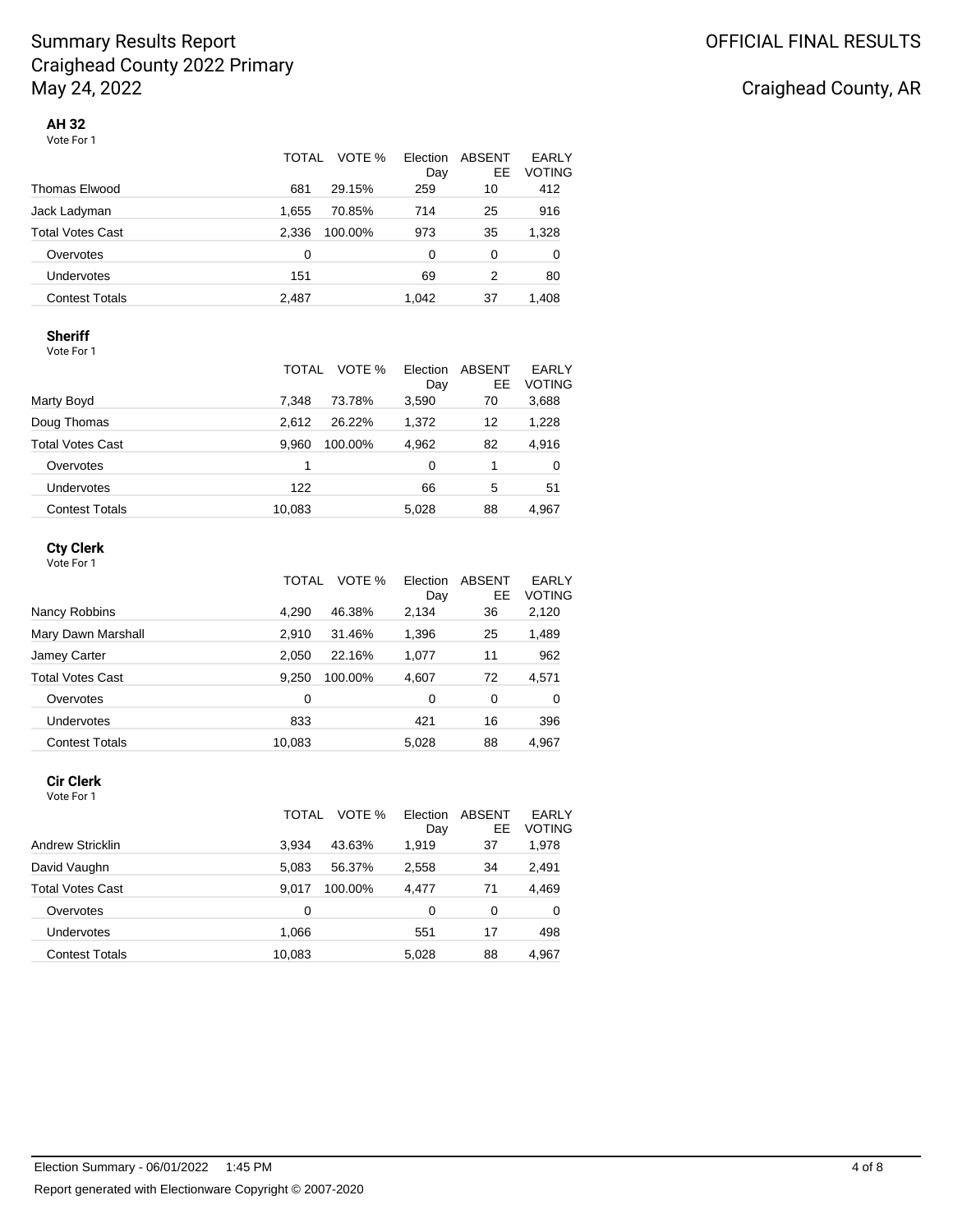|                         | VOTE %<br>TOTAL  | Election<br>Day | ABSENT<br>EE | <b>EARLY</b><br><b>VOTING</b> |
|-------------------------|------------------|-----------------|--------------|-------------------------------|
| Wes Eddington           | 7.804<br>81.00%  | 3,841           | 67           | 3,896                         |
| Jenny Crisler           | 1.831<br>19.00%  | 940             | 15           | 876                           |
| <b>Total Votes Cast</b> | 9.635<br>100.00% | 4,781           | 82           | 4,772                         |
| Overvotes               | 1                | 0               | 1            | 0                             |
| Undervotes              | 447              | 247             | 5            | 195                           |
| Contest Totals          | 10,083           | 5.028           | 88           | 4.967                         |

## **JP 1**

Vote For 1

|                         | VOTE %<br>TOTAL | Election<br>Day | ABSENT<br>EE. | EARLY<br><b>VOTING</b> |
|-------------------------|-----------------|-----------------|---------------|------------------------|
| <b>Brad Noel</b>        | 56.99%<br>371   | 164             | 5             | 202                    |
| Paul House II           | 280<br>43.01%   | 116             | 4             | 160                    |
| <b>Total Votes Cast</b> | 651<br>100.00%  | 280             | 9             | 362                    |
| Overvotes               | 0               | 0               | 0             | 0                      |
| <b>Undervotes</b>       | 111             | 53              |               | 57                     |
| <b>Contest Totals</b>   | 762             | 333             | 10            | 419                    |

#### **JP 7**

Vote For 1

|                         | TOTAL | VOTE %  | Election<br>Day | ABSENT<br>EE. | EARLY<br><b>VOTING</b> |
|-------------------------|-------|---------|-----------------|---------------|------------------------|
| <b>Richard Rogers</b>   | 768   | 67.96%  | 380             | 6             | 382                    |
| Steve Floyd             | 362   | 32.04%  | 181             | 2             | 179                    |
| <b>Total Votes Cast</b> | 1.130 | 100.00% | 561             | 8             | 561                    |
| Overvotes               | 0     |         | 0               | 0             | 0                      |
| <b>Undervotes</b>       | 141   |         | 85              | 1             | 55                     |
| <b>Contest Totals</b>   | 1.271 |         | 646             | 9             | 616                    |

#### **Cons 11**

Vote For 1

|                         | TOTAL | VOTE %  | Election<br>Day | ABSENT<br>EE | <b>EARLY</b><br><b>VOTING</b> |
|-------------------------|-------|---------|-----------------|--------------|-------------------------------|
| David Henry             | 377   | 43.84%  | 232             | 2            | 143                           |
| Chris W. Ayers          | 483   | 56.16%  | 293             | 0            | 190                           |
| <b>Total Votes Cast</b> | 860   | 100.00% | 525             | 2            | 333                           |
| Overvotes               | 0     |         | 0               | 0            | 0                             |
| Undervotes              | 119   |         | 67              | 2            | 50                            |
| <b>Contest Totals</b>   | 979   |         | 592             | 4            | 383                           |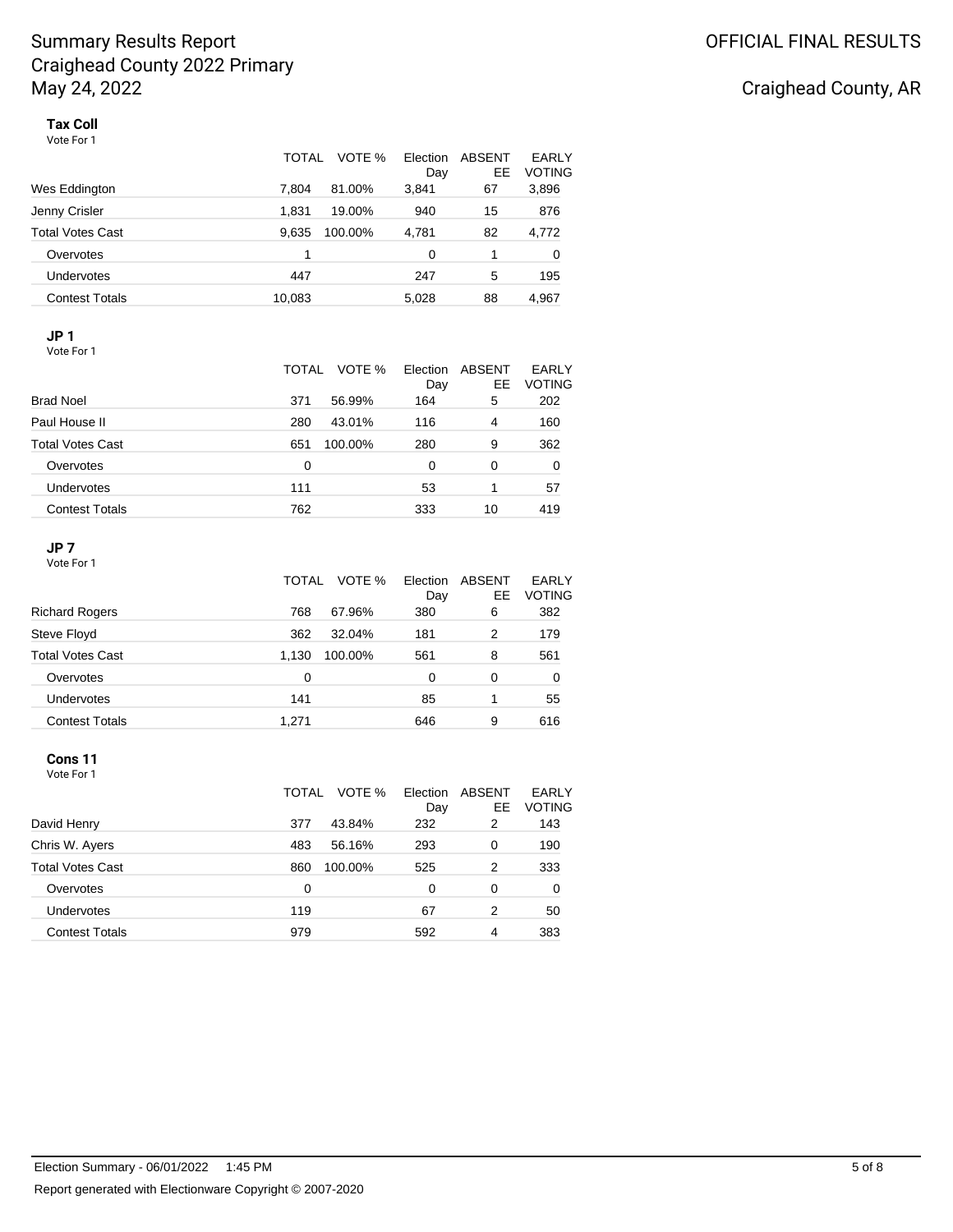# Craighead County, AR

**Cons 13** Vote For 1

|                         | TOTAL<br>VOTE % | Election<br>Day | ABSENT<br>EE | EARLY<br><b>VOTING</b> |
|-------------------------|-----------------|-----------------|--------------|------------------------|
| Scott Armstrong         | 469<br>51.82%   | 284             | 0            | 185                    |
| Dan Walker              | 436<br>48.18%   | 273             | 7            | 156                    |
| <b>Total Votes Cast</b> | 905<br>100.00%  | 557             | 7            | 341                    |
| Overvotes               | 0               | 0               | 0            | 0                      |
| Undervotes              | 114             | 65              |              | 48                     |
| <b>Contest Totals</b>   | 1.019           | 622             | 8            | 389                    |

### **REP UnOp Rep**

| Vote For 1              |                  |                 |              |                        |
|-------------------------|------------------|-----------------|--------------|------------------------|
|                         | VOTE %<br>TOTAL  | Election<br>Day | ABSENT<br>EE | EARLY<br><b>VOTING</b> |
| <b>FOR</b>              | 7.899<br>100.00% | 3.977           | 69           | 3,853                  |
| <b>Total Votes Cast</b> | 7.899<br>100.00% | 3,977           | 69           | 3,853                  |
| Overvotes               | 0                | 0               | 0            | 0                      |
| Undervotes              | 2,184            | 1.051           | 19           | 1,114                  |
| <b>Contest Totals</b>   | 10,083           | 5,028           | 88           | 4.967                  |

#### **US Sen**

| Vote For 1 |  |
|------------|--|
|------------|--|

|                       | TOTAL | VOTE %  | Election<br>Day | ABSENT<br>EE | EARLY<br><b>VOTING</b> |
|-----------------------|-------|---------|-----------------|--------------|------------------------|
| Natalie James         | 1.006 | 57.32%  | 488             | 17           | 501                    |
| Dan Whitfield         | 612   | 34.87%  | 255             | 21           | 336                    |
| Jack E. Foster        | 137   | 7.81%   | 65              | 3            | 69                     |
| Total Votes Cast      | 1.755 | 100.00% | 808             | 41           | 906                    |
| Overvotes             | 0     |         | 0               | $\Omega$     | 0                      |
| Undervotes            | 72    |         | 26              | 1            | 45                     |
| <b>Contest Totals</b> | 1,827 |         | 834             | 42           | 951                    |

#### **Gov**

Vote For 1

|                          | TOTAL | VOTE %  | Election<br>Day | ABSENT<br>EE   | EARLY<br><b>VOTING</b> |
|--------------------------|-------|---------|-----------------|----------------|------------------------|
| Jay Martin               | 235   | 13.06%  | 113             | 12             | 110                    |
| Supha Xayprasith-Mays    | 106   | 5.89%   | 70              | 2              | 34                     |
| Chris Jones              | 1,180 | 65.59%  | 504             | 22             | 654                    |
| Anthony "Tony" Bland     | 170   | 9.45%   | 96              | $\overline{2}$ | 72                     |
| James "Rus" Russell, III | 108   | 6.00%   | 43              | 3              | 62                     |
| <b>Total Votes Cast</b>  | 1.799 | 100.00% | 826             | 41             | 932                    |
| Overvotes                | 0     |         | 0               | 0              | 0                      |
| Undervotes               | 28    |         | 8               | 1              | 19                     |
| <b>Contest Totals</b>    | 1,827 |         | 834             | 42             | 951                    |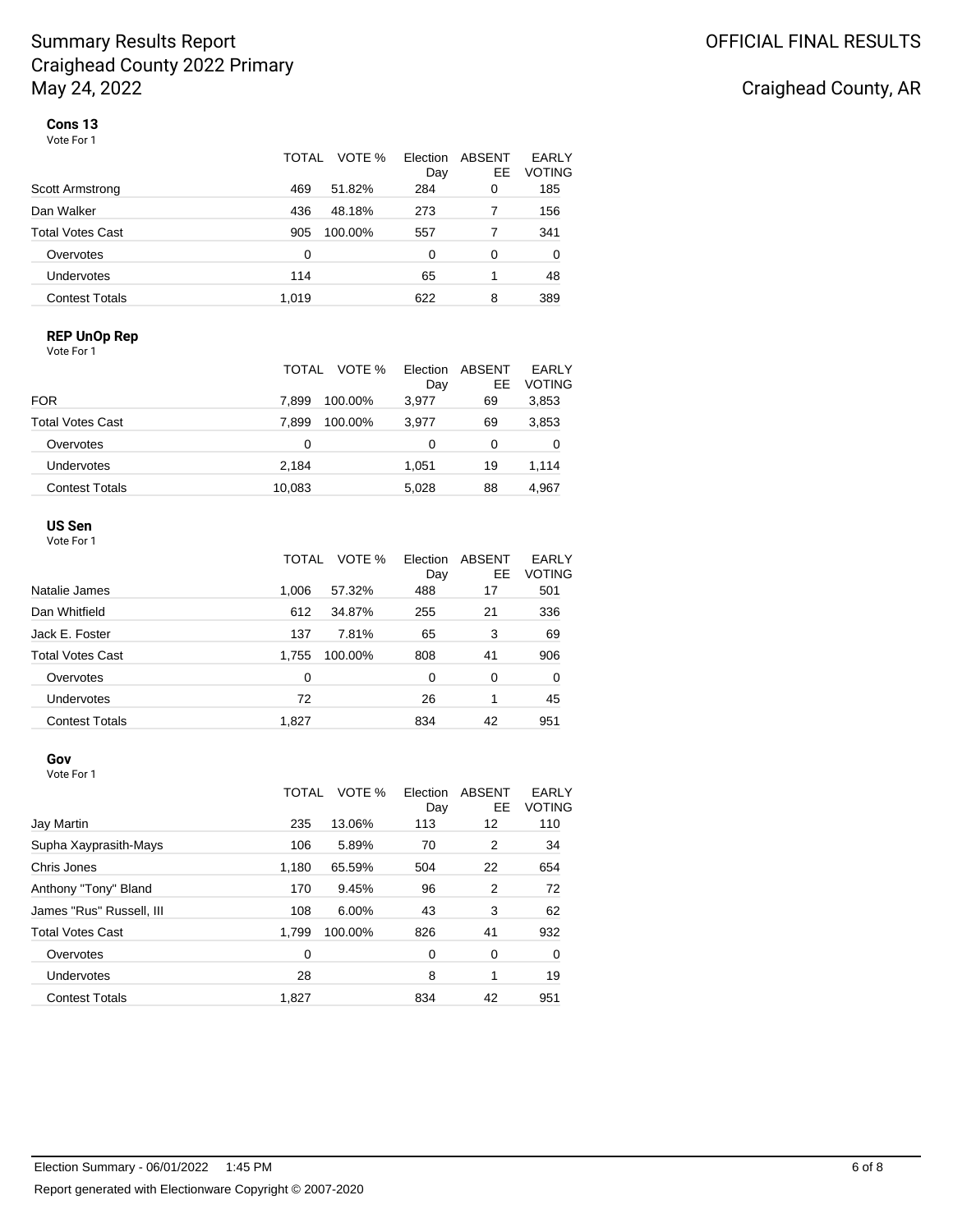|                       | <b>TOTAL</b><br>VOTE % | Election<br>Day | ABSENT<br>EE | EARLY<br><b>VOTING</b> |
|-----------------------|------------------------|-----------------|--------------|------------------------|
| Josh Price            | 836<br>48.72%          | 368             | 23           | 445                    |
| Anna Beth Gorman      | 51.28%<br>880          | 424             | 18           | 438                    |
| Total Votes Cast      | 100.00%<br>1.716       | 792             | 41           | 883                    |
| Overvotes             | 0                      | 0               | 0            | 0                      |
| <b>Undervotes</b>     | 111                    | 42              |              | 68                     |
| <b>Contest Totals</b> | 1.827                  | 834             | 42           | 951                    |

### **JP 6**

Vote For 1

| Shamal C. Carter        | VOTE %<br>TOTAL<br>62<br>54.87% | Election<br>Day<br>34 | ABSENT<br>EE.<br>3 | EARLY<br><b>VOTING</b><br>25 |
|-------------------------|---------------------------------|-----------------------|--------------------|------------------------------|
| Daniel Parker           | 45.13%<br>51                    | 29                    | 2                  | 20                           |
| <b>Total Votes Cast</b> | 100.00%<br>113                  | 63                    | 5                  | 45                           |
| Overvotes               | 0                               | 0                     | 0                  | 0                            |
| <b>Undervotes</b>       | 0                               | 0                     | 0                  | 0                            |
| <b>Contest Totals</b>   | 113                             | 63                    | 5                  | 45                           |

#### **DEM UnOp Dem**

|                         | VOTE %<br>TOTAL  | Election<br>Day | ABSENT<br>EE. | EARLY<br><b>VOTING</b> |
|-------------------------|------------------|-----------------|---------------|------------------------|
| <b>FOR</b>              | 1.539<br>100.00% | 703             | 37            | 799                    |
| <b>Total Votes Cast</b> | 1.539<br>100.00% | 703             | 37            | 799                    |
| Overvotes               | 0                | ი               | 0             | O                      |
| <b>Undervotes</b>       | 288              | 131             | 5             | 152                    |
| <b>Contest Totals</b>   | 1.827            | 834             | 42            | 951                    |

#### **StSupCtAssJusPos2**

Vote For 1

|                         | VOTE %<br>TOTAL   | Election<br>Day | ABSENT<br>EE | EARLY<br><b>VOTING</b> |
|-------------------------|-------------------|-----------------|--------------|------------------------|
| Robin Wynne             | 5,236<br>51.47%   | 2,622           | 61           | 2,553                  |
| David Sterling          | 2,315<br>22.76%   | 1,163           | 20           | 1,132                  |
| Chris Carnahan          | 2,621<br>25.77%   | 1,228           | 32           | 1,361                  |
| <b>Total Votes Cast</b> | 10.172<br>100.00% | 5,013           | 113          | 5,046                  |
| Overvotes               | 0                 | 0               | 0            | 0                      |
| Undervotes              | 1,859             | 913             | 18           | 928                    |
| <b>Contest Totals</b>   | 12,031            | 5,926           | 131          | 5,974                  |
|                         |                   |                 |              |                        |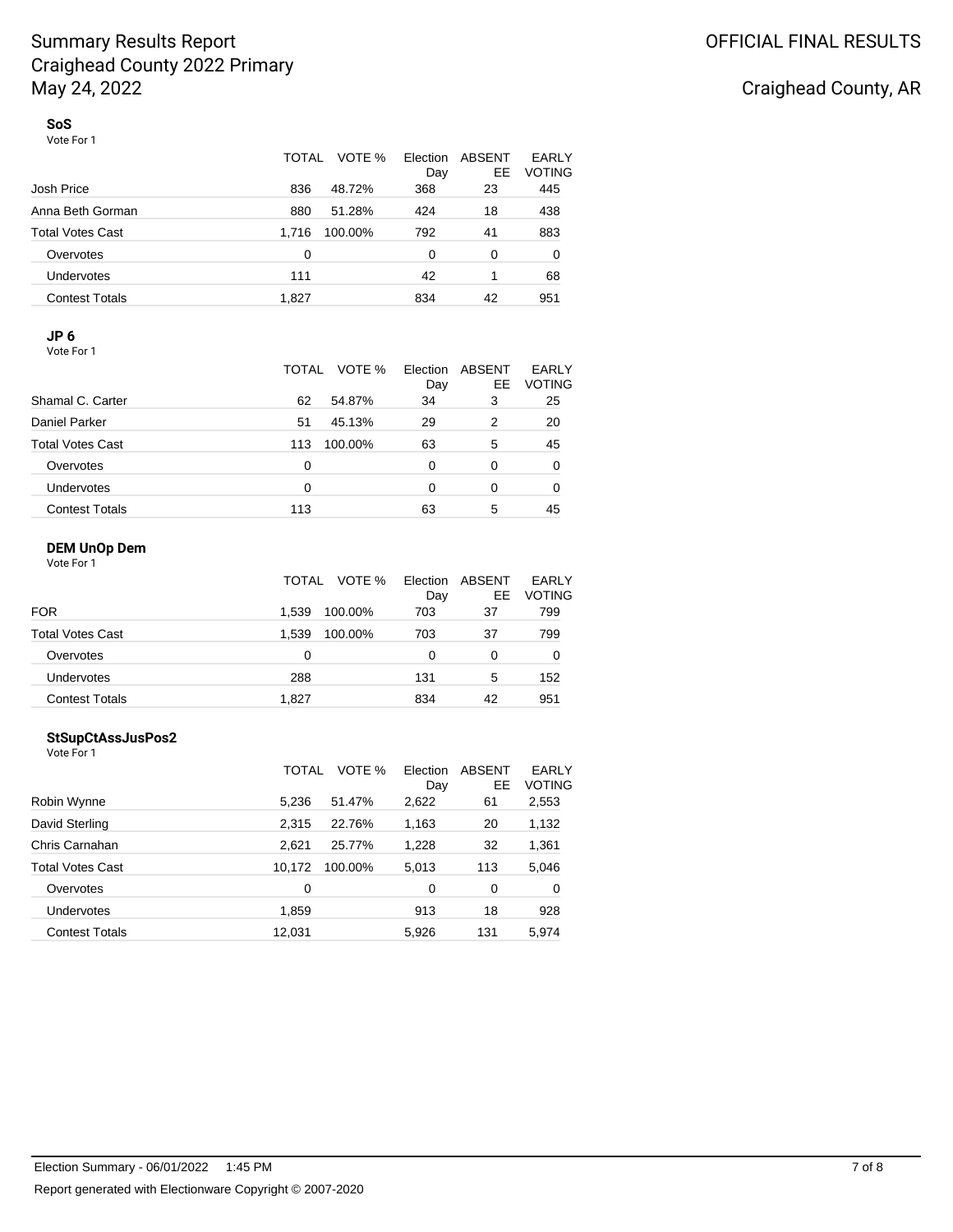## Craighead County, AR

### **StSupCtAssJusPos6**

|                       | TOTAL<br>VOTE %   | Election<br>Day | ABSENT<br>EE. | EARLY<br><b>VOTING</b> |
|-----------------------|-------------------|-----------------|---------------|------------------------|
| Gunner DeLay          | 3.738<br>37.19%   | 1,791           | 42            | 1,905                  |
| Karen Baker           | 6.314<br>62.81%   | 3,167           | 74            | 3,073                  |
| Total Votes Cast      | 10.052<br>100.00% | 4,958           | 116           | 4,978                  |
| Overvotes             | 0                 | 0               | 0             | 0                      |
| Undervotes            | 1,979             | 968             | 15            | 996                    |
| <b>Contest Totals</b> | 12.031            | 5.926           | 131           | 5.974                  |

#### **Prosecuting Attorney, District 02** Vote For 1

|                         | VOTE %<br>TOTAL   | Election<br>Day | ABSENT<br>EE | EARLY<br><b>VOTING</b> |
|-------------------------|-------------------|-----------------|--------------|------------------------|
| Martin E. Lilly         | 40.45%<br>4.517   | 2,302           | 41           | 2,174                  |
| Corey Seats             | 3.624<br>32.45%   | 1,799           | 37           | 1,788                  |
| Sonia Fonticiella       | 27.10%<br>3,027   | 1,385           | 43           | 1,599                  |
| <b>Total Votes Cast</b> | 11,168<br>100.00% | 5,486           | 121          | 5,561                  |
| Overvotes               | 0                 | 0               | 0            | 0                      |
| Undervotes              | 863               | 440             | 10           | 413                    |
| <b>Contest Totals</b>   | 12,031            | 5,926           | 131          | 5.974                  |

#### **City of Jonesboro Position One Council Members JONESBORO** Vote For 1

|                         | TOTAL | VOTE %  | Election<br>Day | ABSENT<br>EE | EARLY<br><b>VOTING</b> |
|-------------------------|-------|---------|-----------------|--------------|------------------------|
| <b>FOR</b>              | 5,848 | 83.01%  | 2,583           | 75           | 3,190                  |
| <b>AGAINST</b>          | 1.197 | 16.99%  | 494             | 20           | 683                    |
| <b>Total Votes Cast</b> | 7.045 | 100.00% | 3,077           | 95           | 3,873                  |
| Overvotes               | 0     |         | 0               | 0            | 0                      |
| Undervotes              | 518   |         | 209             | 11           | 298                    |
| <b>Contest Totals</b>   | 7,563 |         | 3,286           | 106          | 4,171                  |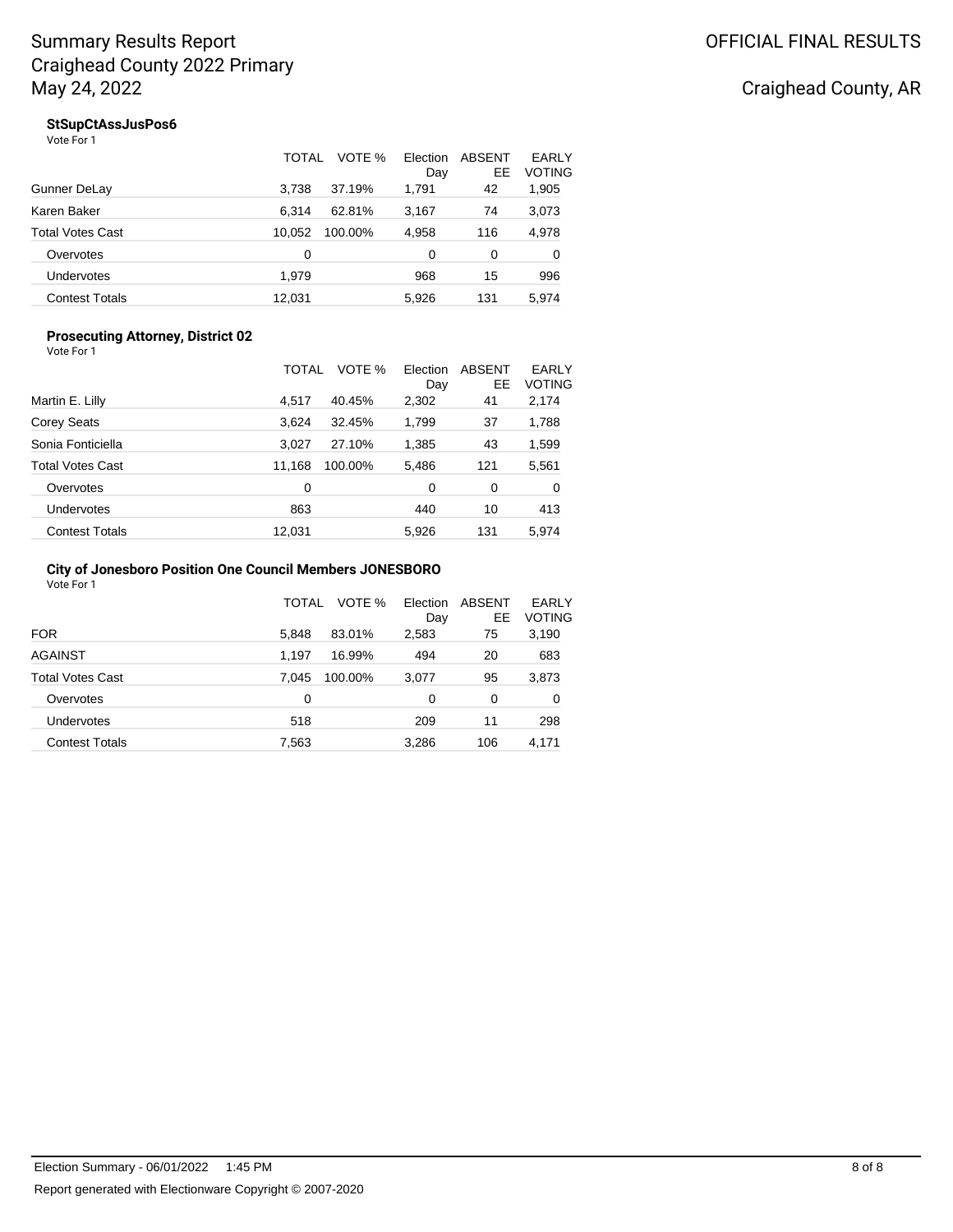#### Summary Results Report Primary Election May 24, 2022 **Statistics** TOTAL Day Election ABSENT EE Ballots Cast - Total 1,037 571 1 465

Ballots Cast - Republican 1 1 425

EARLY VOTING

## OFFICIAL FINAL RESULTS Eastern District Deputy Sheriff Craighead County